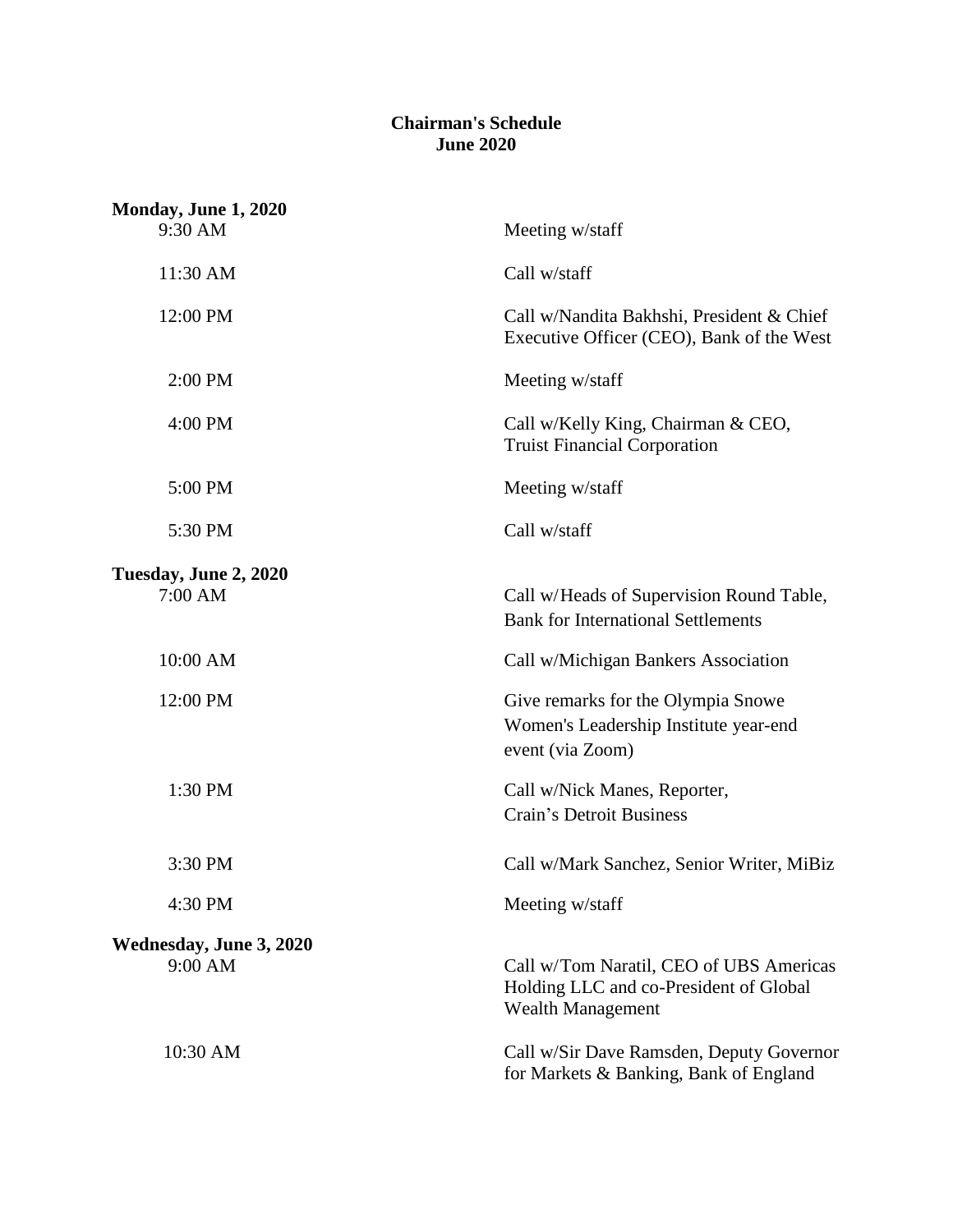| 11:00 AM                           | Meeting w/staff                                                                                                                                                           |
|------------------------------------|---------------------------------------------------------------------------------------------------------------------------------------------------------------------------|
| 11:15 AM                           | Call w/Martin Gruenberg, Director, FDIC                                                                                                                                   |
| 12:30 PM                           | Call w/Brian Brooks, Acting Comptroller of<br>the Currency, Office of the Comptroller of<br>Currency (OCC) and Randal Quarles, Vice<br>Chair, Federal Reserve Board (FRB) |
| 4:00 PM                            | Call w/Greg Braca, President & CEO,<br>TD Bank                                                                                                                            |
| 5:00 PM                            | Call w/James H. Herbert, Founder,<br>Chairman & CEO, First Republic Bank                                                                                                  |
| 5:30 PM                            | Meeting w/staff                                                                                                                                                           |
| Thursday, June 4, 2020<br>11:00 AM | Call w/Roger Hochschild, President & CEO,<br><b>Discover Financial Services</b>                                                                                           |
| 3:30 PM                            | Call w/Susan Tompor, Personal Finance<br><b>Columnist, Detroit Free Press</b>                                                                                             |
| 4:30 PM                            | Meeting w/staff                                                                                                                                                           |
| Friday, June 5, 2020<br>11:45 AM   | Senior Leaders Call w/Bimal Patel, Chair,<br>Financial and Banking Information<br>Infrastructure Committee (FBIIC)                                                        |
| 1:00 PM                            | Chairman's Listening Session on<br>Diversity and Inclusion                                                                                                                |
| Monday, June 8, 2020<br>9:30 AM    | Meeting w/staff                                                                                                                                                           |
| 3:00 PM                            | Call w/Joe DePaolo, President & CEO,<br><b>Signature Bank</b>                                                                                                             |
| Tuesday, June 9, 2020<br>12:00 PM  | Call w/North and South Dakota Bankers<br><b>Association Annual Convention</b>                                                                                             |
| 1:30 PM                            | Call w/Dave Thompson, News Director,<br>Prairie Public Broadcasting                                                                                                       |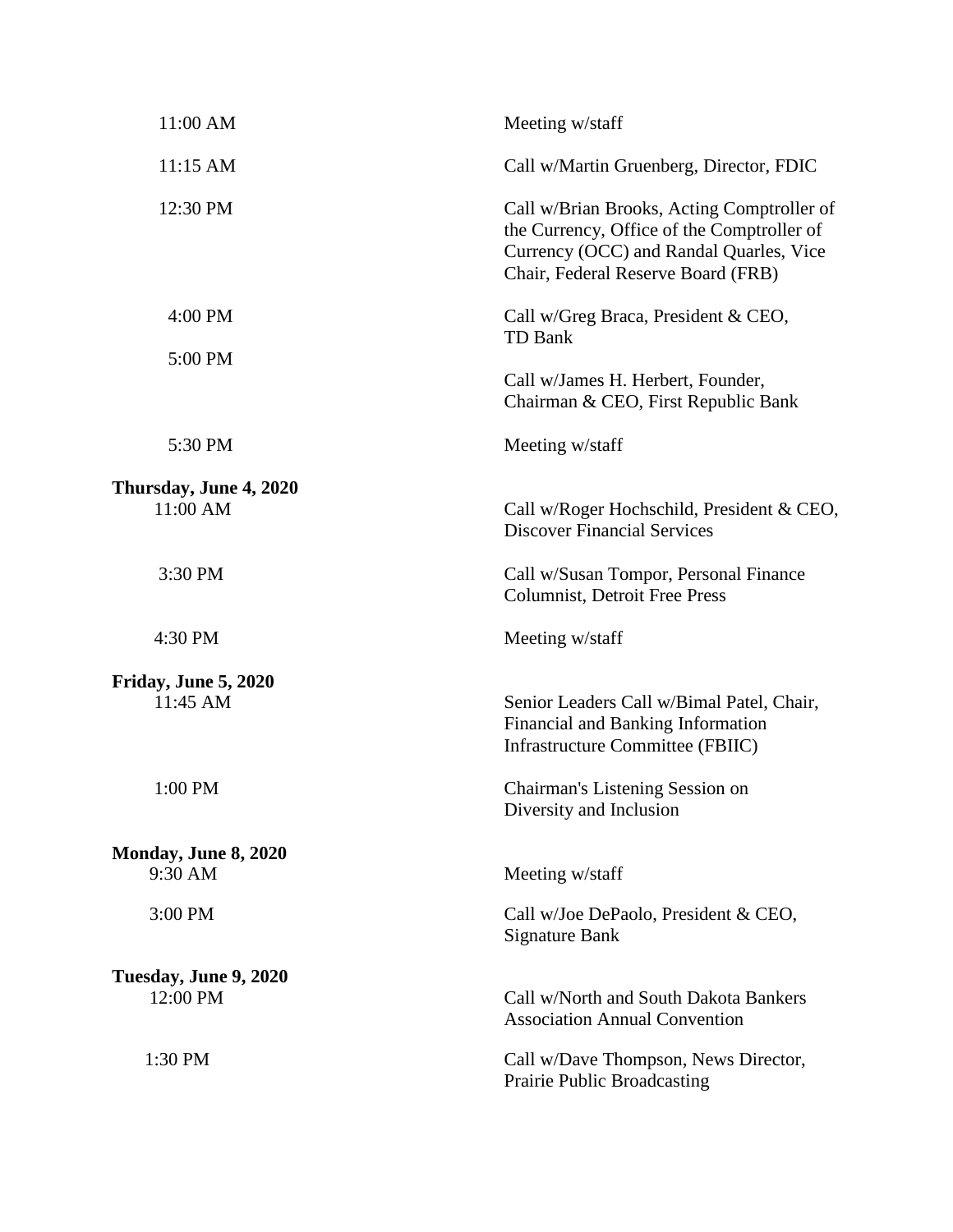| 2:00 PM                              | Call w/Jerry Oster, News Director, WNAX<br>South Dakota Radio                                                            |
|--------------------------------------|--------------------------------------------------------------------------------------------------------------------------|
| 3:15 PM                              | Podcast recording w/Jo Ann Barefoot, CEO,<br><b>Barefoot Innovation Group</b>                                            |
| 4:30 PM                              | Meeting w/staff                                                                                                          |
| 5:00 PM                              | Meeting w/staff                                                                                                          |
| Wednesday, June 10, 2020<br>11:00 AM | Call w/South Carolina Bankers Association                                                                                |
| 1:00 PM                              | Meeting w/staff                                                                                                          |
| 2:30 PM                              | Call w/Reporters, Chris Joseph, WIS News<br>10, Columbia, SC and John McDermott, The<br>Post and Courier, Charleston, SC |
| 5:30 PM                              | Meeting w/staff                                                                                                          |
| Thursday, June 11, 2020<br>10:10 AM  | Call w/Missouri Bankers Association                                                                                      |
| 11:00 AM                             | Call w/Jacob Barker, Reporter, St. Louis<br>Post-Dispatch                                                                |
| 12:00 PM                             | Senior Leaders Call w/Bimal Patel,<br>Chair, FBIIC                                                                       |
| 12:30 PM                             | Meeting w/Financial Stability Oversight<br>Council                                                                       |
| 2:00 PM                              | Call w/Brian Brooks, Acting Comptroller of<br>the Currency, OCC and Randal Quarles,<br>Vice Chair, FRB                   |
| 3:00 PM                              | Call w/ Russ Wiles, Business Writer and<br>Columnist, The Arizona Republic                                               |
| 3:30 PM                              | Call w/ Angela Gonzales, Senior Reporter,<br>Phoenix Business Journal                                                    |
| 4:00 PM                              | Meeting w/staff                                                                                                          |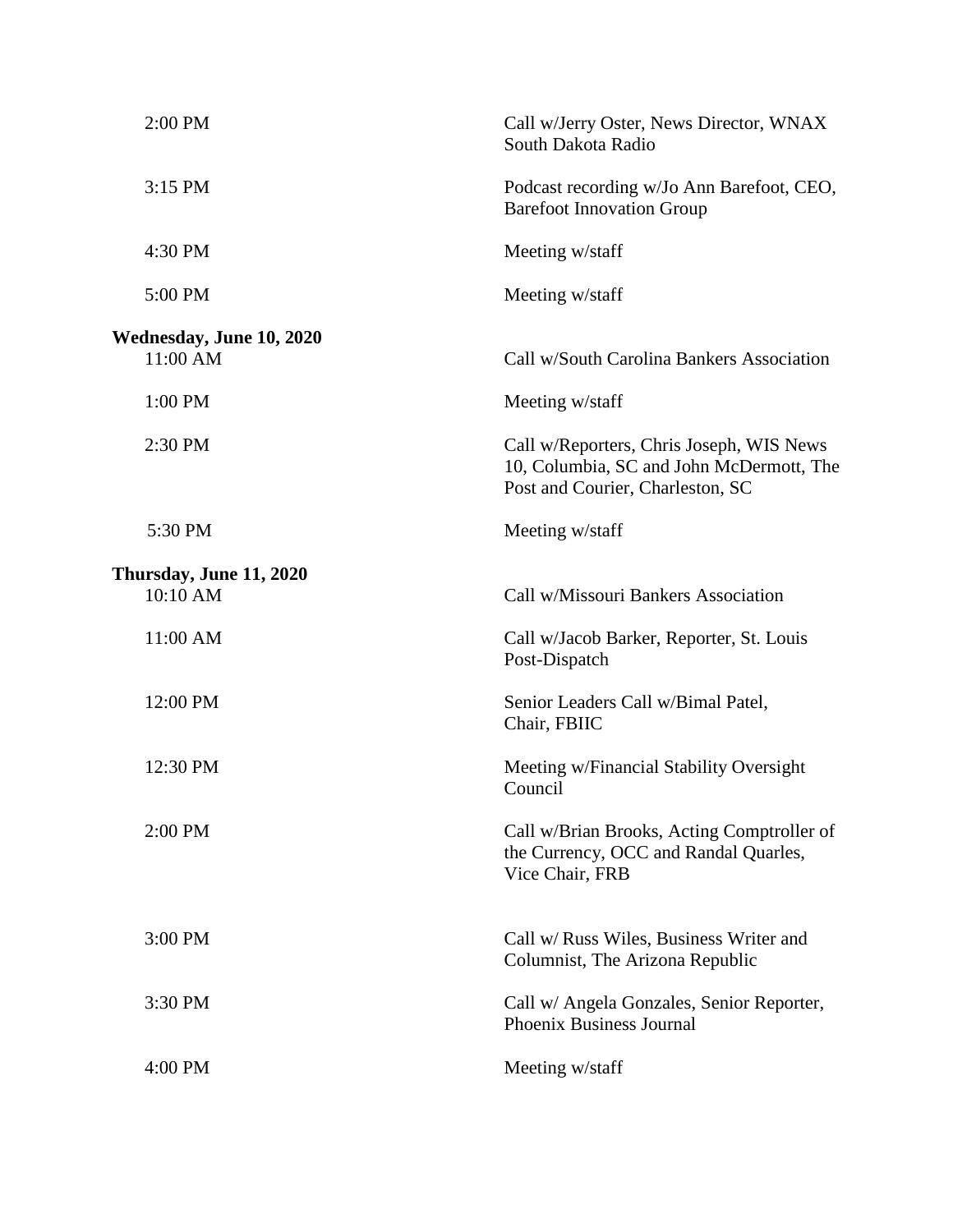| 5:00 PM                                  | Call w/staff                                                                               |
|------------------------------------------|--------------------------------------------------------------------------------------------|
| 6:00 PM                                  | Call w/Randal Quarles, Vice Chair, FRB                                                     |
| <b>Friday, June 12, 2020</b><br>10:00 AM | Call w/Kenneth Kelly, Chairman and CEO,<br>First Independence Bank                         |
| 12:00 PM                                 | Call w/Randal Quarles, Vice Chair, FRB                                                     |
| <b>Monday, June 15, 2020</b><br>10:00 AM | Call w/Georgia Bankers Association                                                         |
| 10:30 AM                                 | Call w/staff                                                                               |
| 2:00 PM                                  | Meeting w/staff                                                                            |
| 3:30 PM                                  | Call w/Andy Peters, Staff Writer, Atlanta<br>Journal-Constitution                          |
| 4:30 PM                                  | Call w/Kathy Kraninger, Director,<br><b>Consumer Financial Protection Bureau</b><br>(CFPB) |
| 5:30 PM                                  | Senior Leaders Call w/Bimal Patel,<br>Chair, FBIIC                                         |
| 5:45 PM                                  | Meeting w/staff                                                                            |
| Tuesday, June 16, 2020<br>9:30 AM        | Meeting w/staff                                                                            |
| 11:00 AM<br>Conference                   | <b>Quarterly Banking Profile (QBP) Press</b>                                               |
| 12:30 PM                                 | Meeting w/staff                                                                            |
| 1:30 PM                                  | Meeting w/staff                                                                            |
| 2:00 PM                                  | Meeting w/staff                                                                            |
| 3:30 PM                                  | Call w/Lael Brainard, Governor,<br><b>FRB</b>                                              |
| Thursday, June 18, 2020                  |                                                                                            |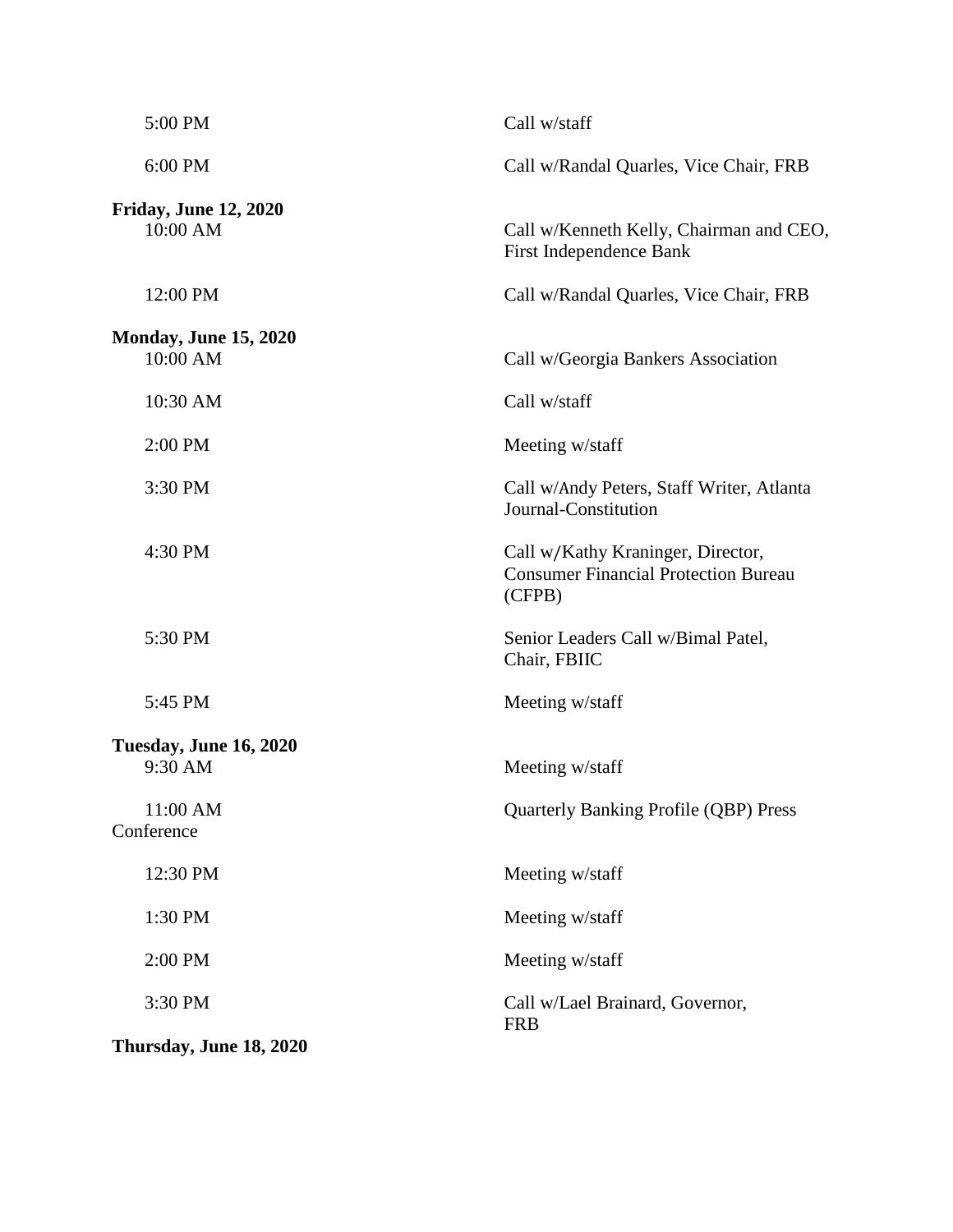| 10:00 AM                     | WebEx walkthrough w/CFPB for June $23^{\text{rd}}$<br>Federal Financial Institutions Examination<br>Council (FFIEC) Meeting   |
|------------------------------|-------------------------------------------------------------------------------------------------------------------------------|
| 12:00 PM                     | Senior Leaders Call w/Bimal Patel,<br>Chair, FBIIC                                                                            |
| 1:00 PM                      | Meeting w/staff                                                                                                               |
| 2:00 PM                      | Meeting w/staff                                                                                                               |
| 4:30 PM                      | Meeting w/staff                                                                                                               |
| 5:00 PM                      | Meeting w/staff                                                                                                               |
| <b>Friday, June 19, 2020</b> |                                                                                                                               |
| 10:00 AM                     | Meeting w/staff                                                                                                               |
| 12:30 PM                     | Emerge Digital (Financial Health Network)<br>Live Prep Call                                                                   |
| 2:00 PM                      | Call w/Brian Brooks, Acting Comptroller of<br>the Currency, OCC                                                               |
| 3:00 PM                      | Call w/Carter Burwell, Counselor to the<br>Secretary for Terrorism and Financial<br>Intelligence, U.S. Department of Treasury |
| 3:30 PM                      | Meeting w/staff                                                                                                               |
| <b>Monday, June 22, 2020</b> |                                                                                                                               |
| 9:30 AM                      | Meeting w/staff                                                                                                               |
| 10:55 AM                     | Meeting w/staff                                                                                                               |
| 11:30 AM                     | Meeting w/staff                                                                                                               |
| 1:00 PM                      | Webex Walkthrough for FFIEC Meeting                                                                                           |
| 2:30 PM                      | Meeting w/staff                                                                                                               |
| 4:00 PM                      | Call w/Interagency Principals                                                                                                 |
| 5:00 PM                      | Meeting w/staff                                                                                                               |
|                              |                                                                                                                               |

**Tuesday, June 23, 2020**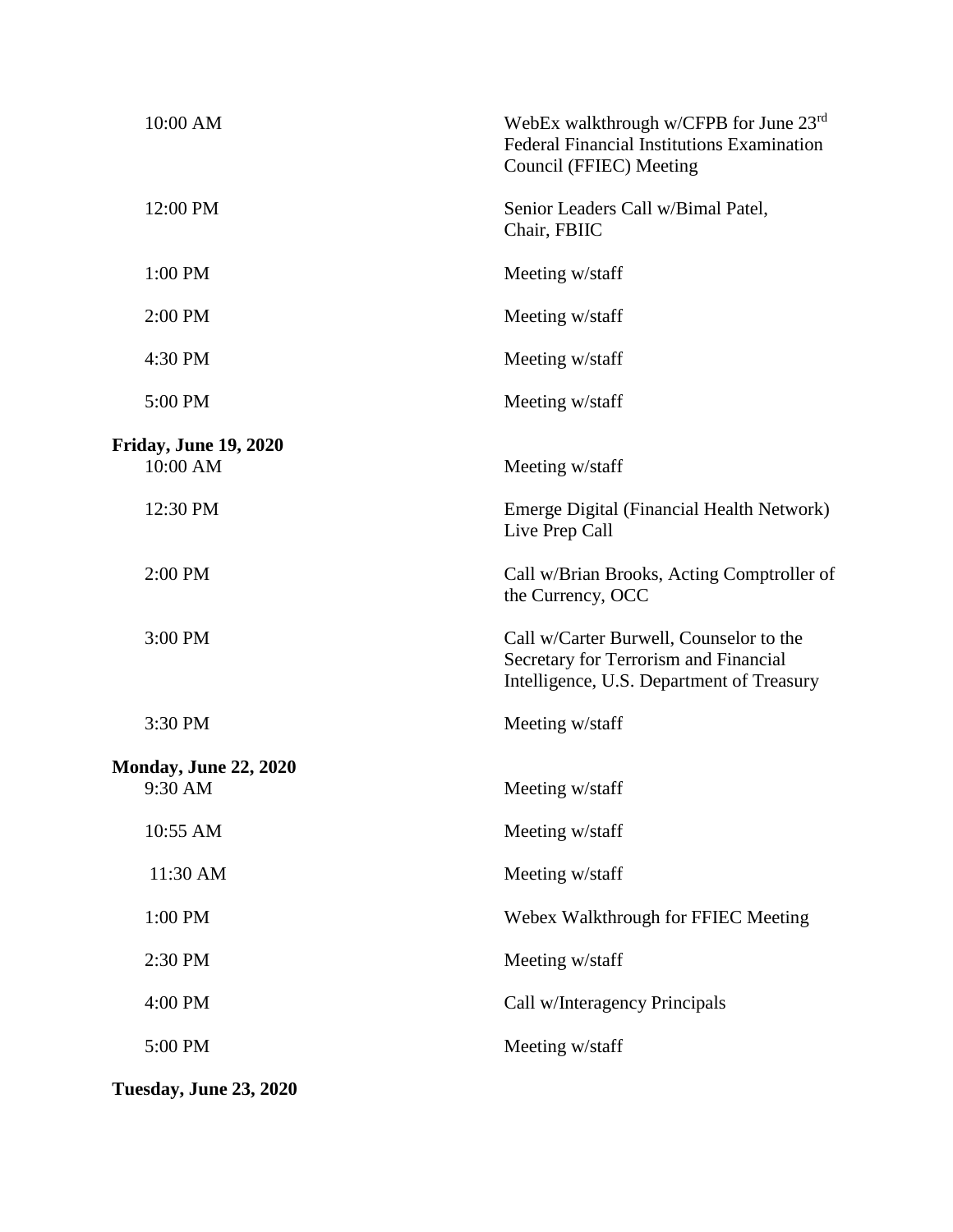| 10:00 AM                                             | <b>FFIEC</b> Meeting                                                                                                |
|------------------------------------------------------|---------------------------------------------------------------------------------------------------------------------|
| 12:30 PM                                             | Call w/Martin Gruenberg, Director, FDIC                                                                             |
| 2:00 PM                                              | Meeting w/staff                                                                                                     |
| 5:00 PM                                              | Meeting w/staff                                                                                                     |
| Wednesday, June 24, 2020<br>1:00 PM                  | Meeting w/staff                                                                                                     |
| 1:30 PM                                              | Call w/staff                                                                                                        |
| 2:45 PM                                              | Call w/Michelle Bowman, Governor,<br><b>FRB</b>                                                                     |
| Thursday, June 25, 2020<br>10:00 AM                  | FDIC Board of Directors Meeting                                                                                     |
| 12:00 PM                                             | Senior Leaders Call w/Bimal Patel,<br>Chair, FBIIC                                                                  |
| 12:30 PM                                             | Lunch w/Randy Quarles, Vice Chair,<br><b>FRB</b>                                                                    |
| 2:00 PM<br>(MBA) Emerging Leaders Class of Champions | Call w/ Maryland Bankers Association                                                                                |
| 3:00 PM                                              | Meeting w/staff                                                                                                     |
| 4:30 PM                                              | Call w/The President's Working Group on<br><b>Financial Markets</b>                                                 |
| 5:00 PM                                              | Meeting w/staff                                                                                                     |
| <b>Friday, June 26, 2020</b><br>10:00 AM             | Interagency call w/Randal Quarles,<br>Vice Chair, FRB and Brian Brooks<br>Acting Comptroller of the Currency, OCC   |
| 11:00 AM                                             | Call w/Holden Wilen, Reporter,<br><b>Baltimore Business Journal</b>                                                 |
| 12:35 PM                                             | Emerge Live Panel Discussion w/<br>Jennifer Tescher, President & CEO,<br>Financial Health Network and Brian Brooks, |